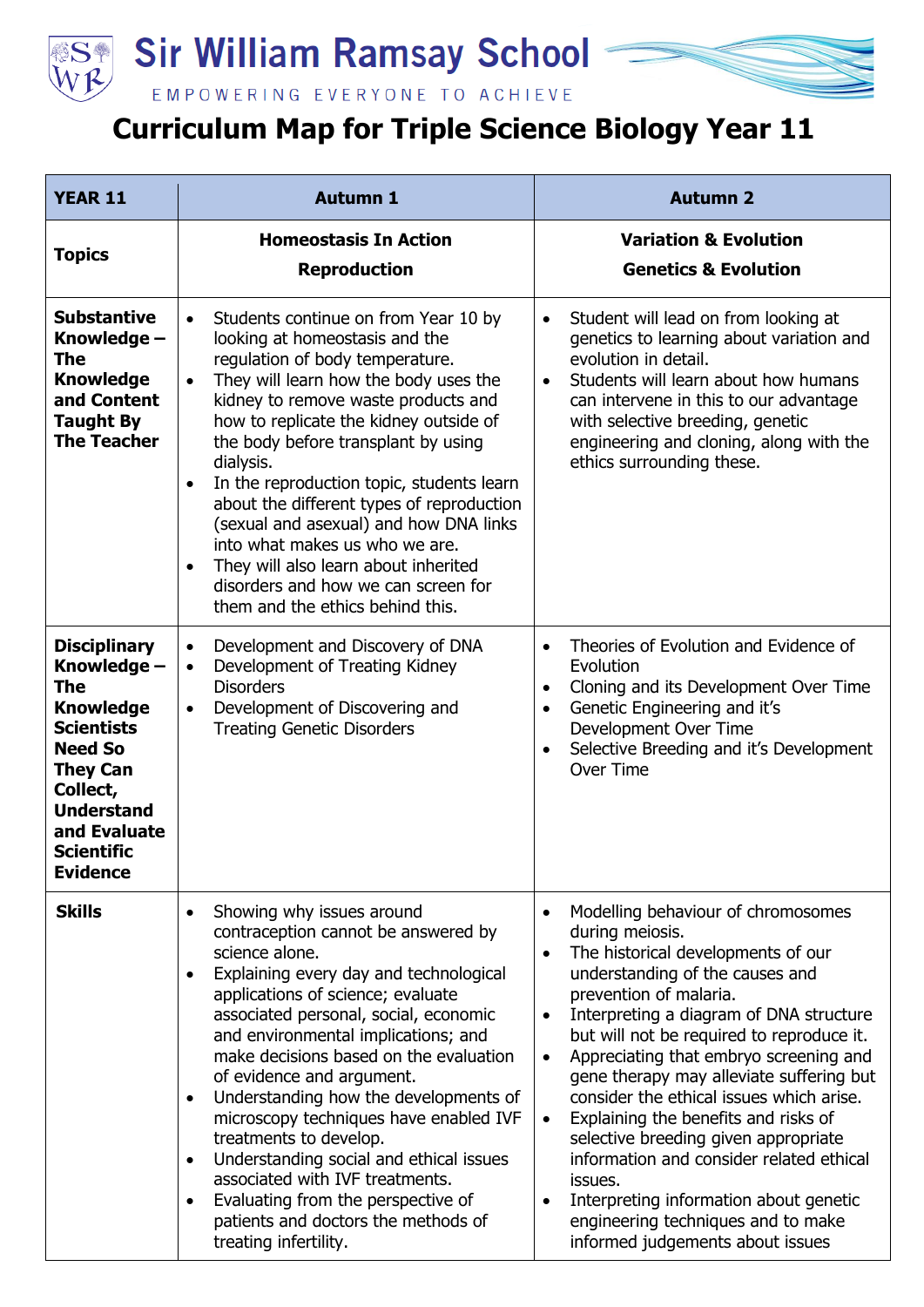|                                             | Modelling insertions and deletions in<br>chromosomes to illustrate mutations                                                                                | concerning cloning and genetic<br>engineering, including GM crops.                                                                                                         |
|---------------------------------------------|-------------------------------------------------------------------------------------------------------------------------------------------------------------|----------------------------------------------------------------------------------------------------------------------------------------------------------------------------|
| <b>Links To</b><br>Prior<br><b>Learning</b> | DNA Introduction covered in Year 8                                                                                                                          | Genetic Engineering covered briefly in<br>Year <sub>8</sub>                                                                                                                |
| Literacy/<br><b>Numeracy</b>                | Calculations in Cell Division<br><b>Graph Reading Skills</b><br>Key Word Literacy<br>Literacy - Structuring Ethical Arguments<br>and Evaluations            | Calculations in Cell Division<br><b>Graph Reading Skills</b><br>Key Word Literacy<br>$\bullet$<br>Literacy - Structuring Ethical Arguments<br>$\bullet$<br>and Evaluations |
| Cross<br><b>Curricular</b>                  | Philosophy & Ethics - The Ethics<br><b>Surrounding Transplants</b><br>PSCHE - Sexual Reproduction<br>History - Discovering DNA and Medicine<br>Through Time | History - Evolution and Natural Selection<br>Philosophy & Ethics - Creationism Versus<br>Evolution                                                                         |
| <b>Assessment</b>                           | Homeostasis and Response Assessment                                                                                                                         | Various Tests Throughout the Unit                                                                                                                                          |

| <b>YEAR 11</b>                                                                                                                                                                                                          | <b>Spring 1</b>                                                                                                                                                                                                                                                                                                                                                                                                                                                      | <b>Spring 2</b>                                                                                                                                                                                                               |
|-------------------------------------------------------------------------------------------------------------------------------------------------------------------------------------------------------------------------|----------------------------------------------------------------------------------------------------------------------------------------------------------------------------------------------------------------------------------------------------------------------------------------------------------------------------------------------------------------------------------------------------------------------------------------------------------------------|-------------------------------------------------------------------------------------------------------------------------------------------------------------------------------------------------------------------------------|
| <b>Topics</b>                                                                                                                                                                                                           | <b>Genetics &amp; Evolution</b><br><b>Adaptations, Interdependence &amp;</b><br><b>Competition</b>                                                                                                                                                                                                                                                                                                                                                                   | <b>Adaptations, Interdependence &amp;</b><br><b>Competition</b>                                                                                                                                                               |
| <b>Substantive</b><br>Knowledge -<br>The<br><b>Knowledge</b><br>and Content<br><b>Taught By</b><br><b>The Teacher</b>                                                                                                   | Students will follow on from evolution by<br>$\bullet$<br>looking at the evidence for evolution -<br>fossils and antibiotic resistance.<br>They will learn how we classify<br>$\bullet$<br>organisms into different categories and<br>why this is important.<br>Students then start to look into our final<br>$\bullet$<br>overarching topic of ecology, linking all<br>the previous topics together and<br>focussing on field work and investigation<br>techniques. | Students will learn about competition<br>$\bullet$<br>and adaptation in plans and animals, and<br>how this helps them to survive in various<br>conditions and situations.                                                     |
| <b>Disciplinary</b><br>Knowledge -<br><b>The</b><br><b>Knowledge</b><br><b>Scientists</b><br><b>Need So</b><br><b>They Can</b><br>Collect,<br><b>Understand</b><br>and Evaluate<br><b>Scientific</b><br><b>Evidence</b> | Evidence of evolution, the theories<br>$\bullet$<br>surrounding evolution and how they<br>have developed.<br>Changes in antibiotic resistance over<br>$\bullet$<br>time.<br>Development of the classification<br>$\bullet$<br>systems.                                                                                                                                                                                                                               | Theories of adaptation linking to<br>$\bullet$<br>evolution and the changes over time.                                                                                                                                        |
| <b>Skills</b>                                                                                                                                                                                                           | Using the theory of evolution by natural<br>$\bullet$<br>selection in an explanation.<br>How the theory of speciation has<br>$\bullet$<br>developed over time.<br>How our current understanding of<br>genetics has developed over time.                                                                                                                                                                                                                              | Appreciating that the theory of evolution<br>$\bullet$<br>by natural selection developed over time<br>and from information gathered by many<br>scientists.<br>Recording first-hand observations of<br>$\bullet$<br>organisms. |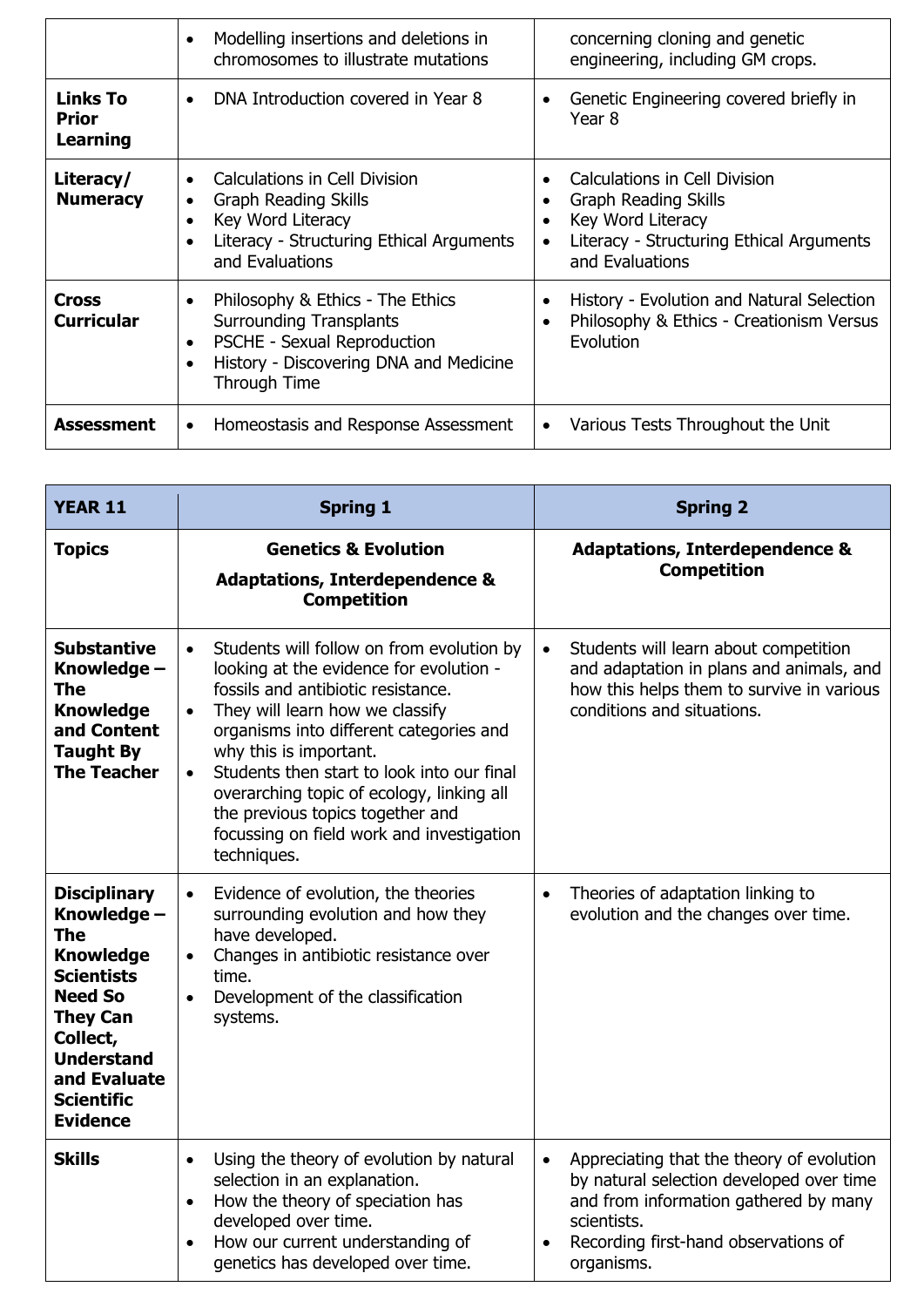|                                                    | The data now available to support the<br>theory of evolution.<br>Appreciating why the fossil record is<br>incomplete.                                                                                           | Extracting and interpreting information<br>$\bullet$<br>from charts, graphs and tables.                                 |
|----------------------------------------------------|-----------------------------------------------------------------------------------------------------------------------------------------------------------------------------------------------------------------|-------------------------------------------------------------------------------------------------------------------------|
| <b>Links To</b><br><b>Prior</b><br><b>Learning</b> | Extinction and Classification briefly<br>$\bullet$<br>introduced in Year 8.                                                                                                                                     | Adaptations and Competition introduced<br>$\bullet$<br>in Primary School and Year 7                                     |
| Literacy/<br><b>Numeracy</b>                       | Calculations Around Antibiotic Resistance<br>$\bullet$<br>Distribution Data Collection and Graphs<br>Recording of Data and its Analysis<br>Literacy - Structuring a Time Line and<br>Developing Key Word Usage. | Graph Reading Skills Regarding<br>$\bullet$<br>Competition<br>Literacy - Developing a Synoptic<br>$\bullet$<br>Response |
| <b>Cross</b><br><b>Curricular</b>                  | Geography - Fossil Creation<br>Maths - Collecting Data<br>$\bullet$                                                                                                                                             | Geography - Competition and Adaptation<br>Art - Animal and Plant Adaptation<br>$\bullet$<br><b>Drawings</b>             |
| <b>Assessment</b>                                  | Assessment on Inheritance, Variation<br>$\bullet$<br>and Evolution                                                                                                                                              | End of Topic Questions<br>$\bullet$                                                                                     |

| <b>YEAR 11</b>                                                                                                                                                                                                   | <b>Summer 1</b>                                                                                                                                                                                                                                                                                                                                                                                                                                                                                                                                                                                                                                                                                                                                                                |  |
|------------------------------------------------------------------------------------------------------------------------------------------------------------------------------------------------------------------|--------------------------------------------------------------------------------------------------------------------------------------------------------------------------------------------------------------------------------------------------------------------------------------------------------------------------------------------------------------------------------------------------------------------------------------------------------------------------------------------------------------------------------------------------------------------------------------------------------------------------------------------------------------------------------------------------------------------------------------------------------------------------------|--|
| <b>Topics</b>                                                                                                                                                                                                    | <b>Organising An Ecosystem</b><br><b>Biodiversity &amp; Ecosystem</b>                                                                                                                                                                                                                                                                                                                                                                                                                                                                                                                                                                                                                                                                                                          |  |
| <b>Substantive</b><br>Knowledge -<br>The<br><b>Knowledge</b><br>and Content<br><b>Taught By</b><br><b>The Teacher</b>                                                                                            | Students will link together the ecology unit and look at the nutrient cycles and the<br>$\bullet$<br>impact of change on the environment.<br>They will learn how certain factors can affect the food production in the world and how<br>$\bullet$<br>we can create sustainable food production throughout all countries.                                                                                                                                                                                                                                                                                                                                                                                                                                                       |  |
| <b>Disciplinary</b><br>Knowledge -<br>The<br><b>Knowledge</b><br><b>Scientists</b><br><b>Need So</b><br><b>They Can</b><br>Collect,<br><b>Understand</b><br>and Evaluate<br><b>Scientific</b><br><b>Evidence</b> | Development of predator prey relationships and how they change over time.<br>$\bullet$<br>Global warming theories and how we are changing the planet.<br>$\bullet$<br>Managing biodiversity.<br>$\bullet$                                                                                                                                                                                                                                                                                                                                                                                                                                                                                                                                                                      |  |
| <b>Skills</b>                                                                                                                                                                                                    | Interpreting graphs used to model predator-prey cycles.<br>$\bullet$<br>Interpreting and explain the processes in diagrams of the carbon cycle and the water<br>$\bullet$<br>cycle.<br>Explaining how waste, deforestation and global warming have an impact on biodiversity.<br>Understanding the conflict between the need for cheap available compost to increase<br>$\bullet$<br>food production and the need to conserve peat bogs and peatlands as habitats for<br>biodiversity and to reduce carbon dioxide emissions.<br>Understanding that the scientific consensus about global warming and climate change is<br>based on systematic reviews of thousands of peer reviewed publications.<br>Explaining why evidence is uncertain or incomplete in a complex context. |  |